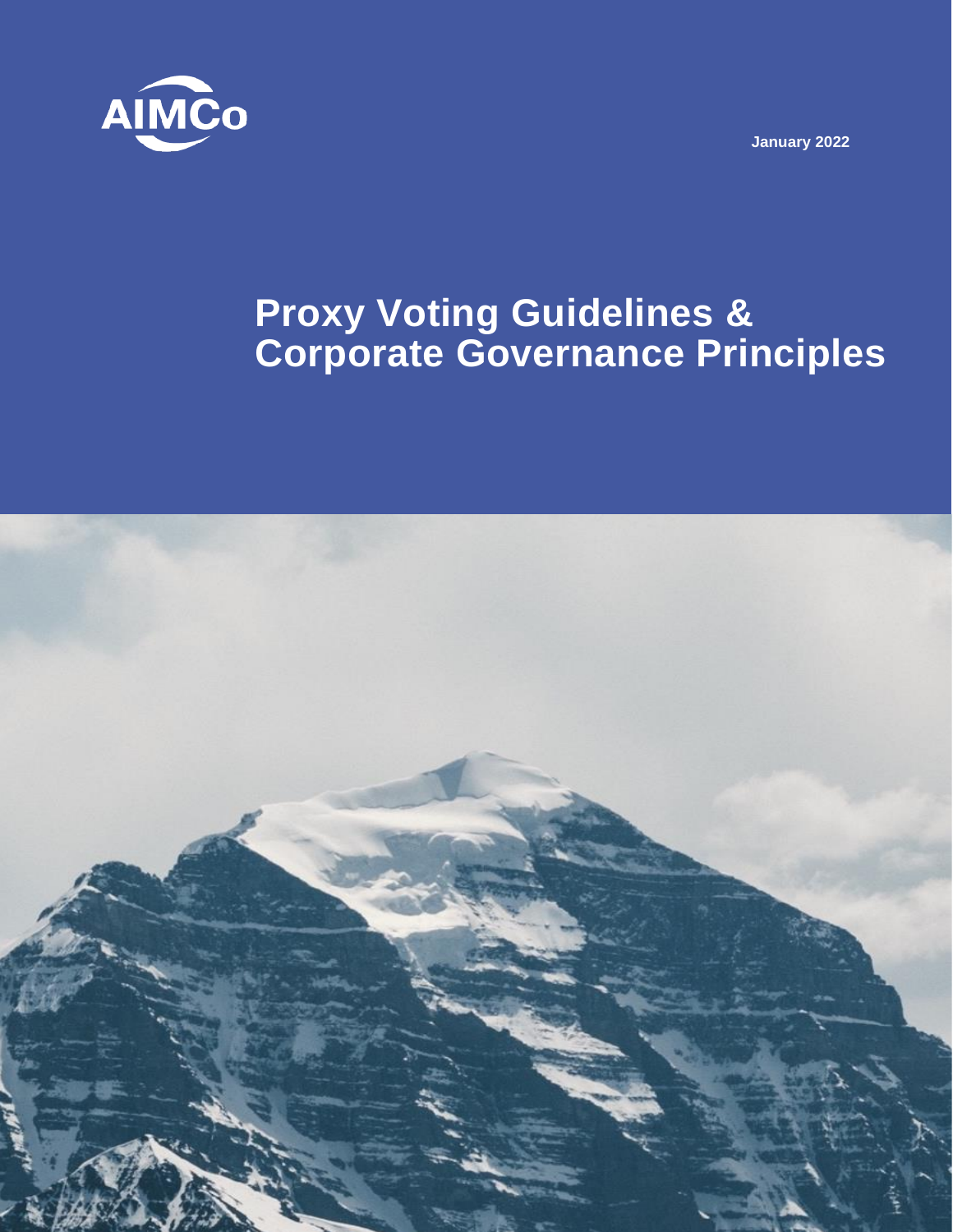## **Contents**

| 1.0  |  |  |  |
|------|--|--|--|
| 1.1  |  |  |  |
| 1.2  |  |  |  |
| 2.0  |  |  |  |
| 2.1  |  |  |  |
| 2.2  |  |  |  |
| 2.3  |  |  |  |
| 2.4  |  |  |  |
| 2.5  |  |  |  |
| 2.6  |  |  |  |
| 2.7  |  |  |  |
| 2.8  |  |  |  |
| 2.9  |  |  |  |
| 2.10 |  |  |  |
| 2.11 |  |  |  |
| 2.12 |  |  |  |
| 2.13 |  |  |  |
| 3.0  |  |  |  |
| 3.1  |  |  |  |
| 3.2  |  |  |  |
| 3.3  |  |  |  |
| 3.4  |  |  |  |
| 3.5  |  |  |  |
| 3.6  |  |  |  |
| 4.0  |  |  |  |
| 4.1  |  |  |  |
| 4.2  |  |  |  |
| 4.3  |  |  |  |
| 4.4  |  |  |  |
| 4.5  |  |  |  |
| 4.6  |  |  |  |
| 4.7  |  |  |  |
| 5.0  |  |  |  |
| 5.1  |  |  |  |
| 5.2  |  |  |  |
| 5.3  |  |  |  |

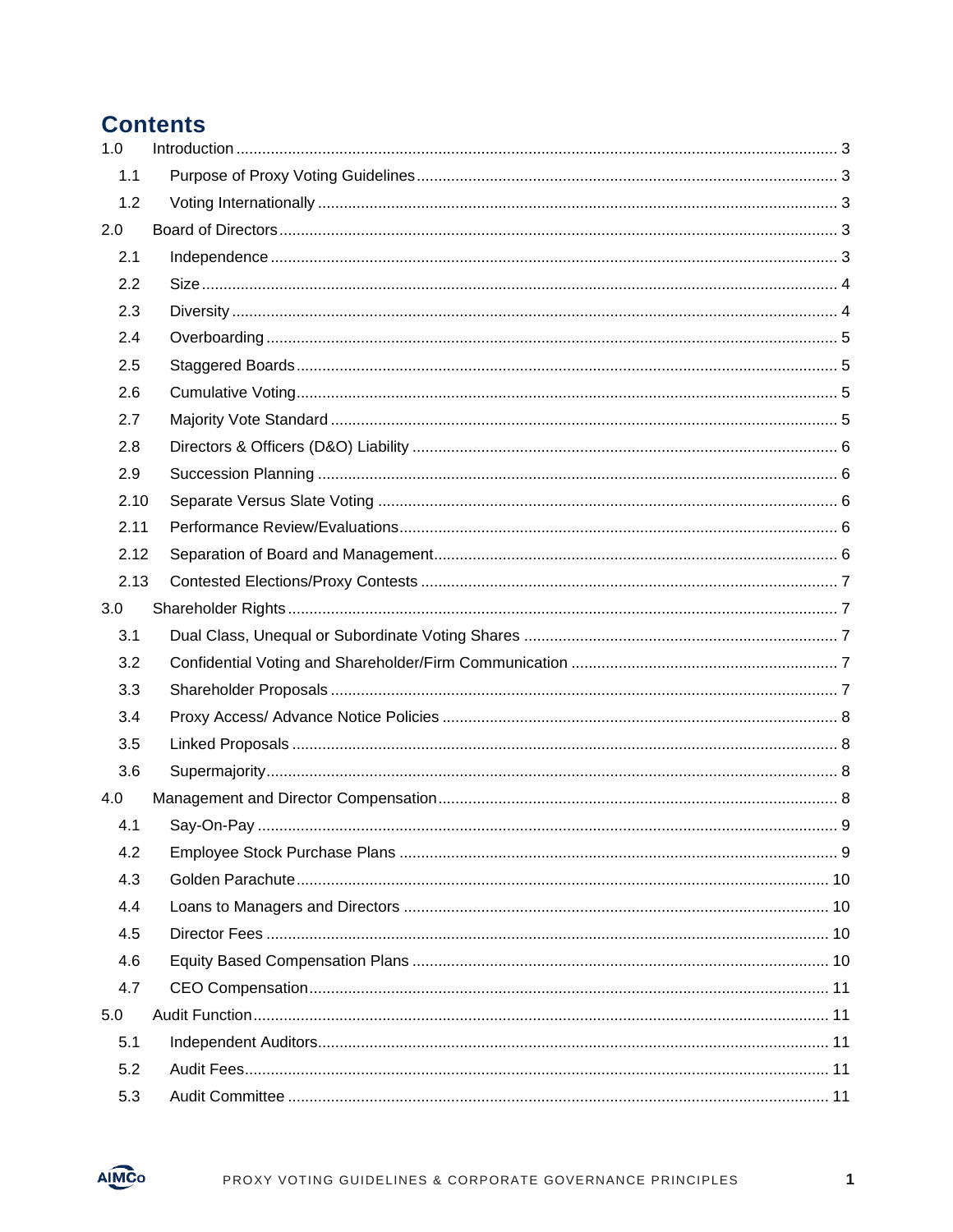| 5.4  |  |
|------|--|
| 6.0  |  |
| 6.1  |  |
| 6.2  |  |
| 7.0  |  |
| 7.1  |  |
| 7.2  |  |
| 7.3  |  |
| 7.4  |  |
| 7.5  |  |
| 8.0  |  |
| 8.1  |  |
| 8.2  |  |
| 9.0  |  |
| 10.0 |  |

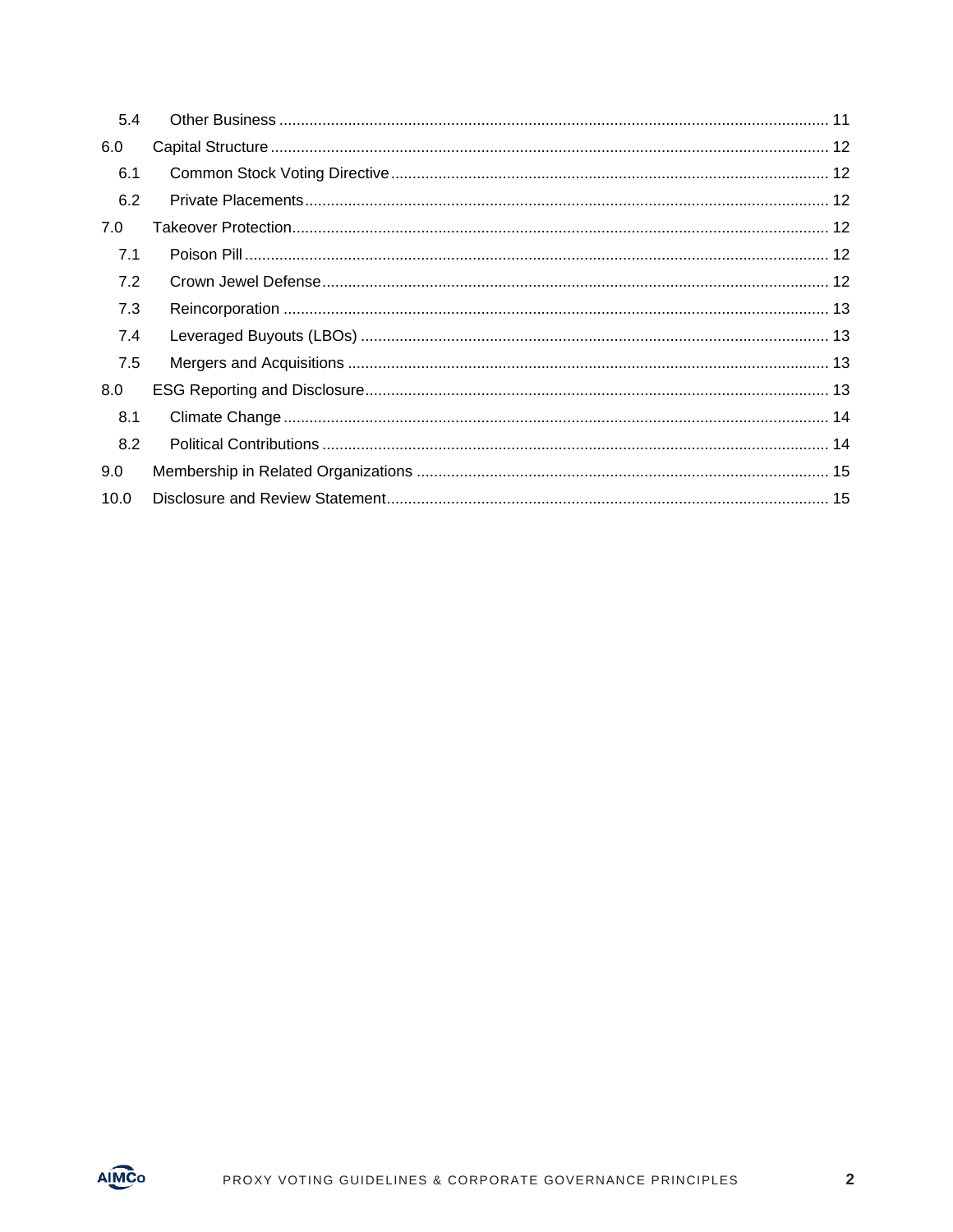# <span id="page-3-0"></span>**1.0 Introduction**

#### <span id="page-3-1"></span>**1.1 PURPOSE OF PROXY VOTING GUIDELINES**

Alberta Investment Management Corporation (AIMCo) is one of Canada's largest institutional investment fund managers, investing approximately \$115 billion on behalf of 31 clients, including government and pension funds. One of the most important rights we have as an institutional investor is the right to vote on our publicly traded shares and exercise shareholder voice.

The purpose of these proxy voting guidelines is to describe the underlying corporate governance principles to which AIMCo subscribes, and to share AIMCo's voting rationale and potential voting stance to interested stakeholders. Good corporate governance enhances long term shareholder value. These guidelines and the corporate governance principles described herein are intended to positively impact investee firms' corporate governance and enhance the long-term value of our clients' investments, consistent with our fiduciary duty.

AIMCo has chosen a guidelines approach to allow for flexibility. These proxy voting guidelines serve as a guide only, as circumstances may vary beyond what is described in these guidelines. As such, AIMCo reserves the right to vote on a case-by-case basis.

#### <span id="page-3-2"></span>**1.2 VOTING INTERNATIONALLY**

AIMCo acknowledges that there is no single, universal approach to corporate governance. While these guidelines are intended to apply globally, it is acknowledged that procedural, cultural, legal and regulatory differences exist across various jurisdictions. These differences may impact the application of these guidelines. We encourage companies to implement relevant corporate governance frameworks including any applicable country codes, such as the UK Corporate Governance Code, the Code for Responsible Investing in South Africa (CRISA) and the Japanese Stewardship code, and generally accepted international standards, such as the OECD Principles of Corporate Governance, the International Labour Organization Conventions (ILO), the UN Global Principles on Business and Human Rights (UNGP), the UN Global Compact and the UN Convention on Corruption.

### <span id="page-3-3"></span>**2.0 Board of Directors**

**General Principles:** The Board is elected by shareholders to effectively steward the corporation and to make fundamental decisions in the best interests of the corporation. As such, the board should be comprised of a competent and diverse group of skilled, accountable and mostly independent directors. A board should collectively have relevant business expertise, display the highest level of integrity and be appropriately responsive to shareholder requests. We support full disclosure of the board member's experience and qualifications.

#### <span id="page-3-4"></span>**2.1 INDEPENDENCE**

**Definition:** An independent board is independent of management, with no direct or indirect, material, or familial relationships with employees of the firm, its auditor(s), fellow board members, or service providers.

The principle of independence requires that directors do not sit on boards of companies with competing interests. Directors should not materially benefit from directorships beyond their director fees and share ownership. Some markets deem director independence compromised where director tenure is advanced beyond a certain number of years. Examples include France, where independence is considered compromised if a director's tenure exceeds 12 years and the UK, where independence is considered compromised if a director's tenure exceeds 9 years.

**Principle:** The virtue of director independence allows a director to evaluate corporate performance from an objective perspective, allowing him/her to challenge management decisions as required to act in the best long-term interests of the company.

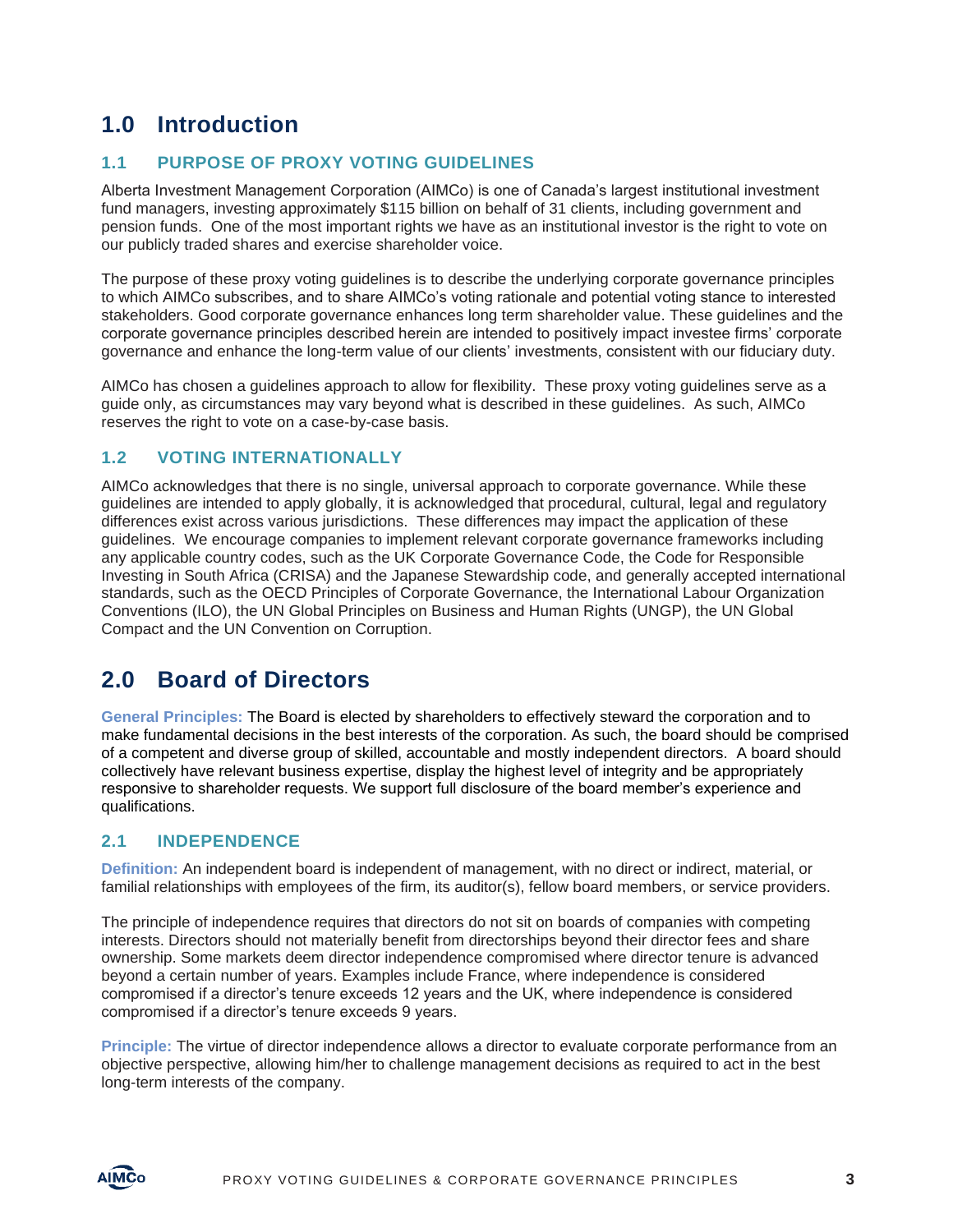The board of a publicly traded company should feature a majority of independent directors. If the board does not have an independent chair, a lead independent director should be appointed to serve as a liaison with shareholders and between the Chair and directors of the board. Board terms encourage refreshment and greater board independence which mitigates the risk of creating the conditions for an entrenched board.

**Voting Guidelines:** In general, vote for boards and for committees comprised of at least a majority of independent directors, except where there is a market requirement, or acceptance for a higher/lower threshold as exhibited by local country corporate governance code/guidelines or related regulatory requirements.

Vote **against** or **withhold** votes from individual directors or nominees where any of the following conditions apply: i) the board or a key board committee does not comprise a majority of independent directors; ii) a new nominees' election would decrease the boards' level of independence to below 50%, except where there is market acceptance for a lower threshold, such as 33% for Japan; and iii) a director nominee for chair of a key board committee, namely audit, nominating, compensation or the corporate governance committee, is not independent, or is not considered independent according to local market protocols for excessive director tenure.

#### <span id="page-4-0"></span>**2.2 SIZE**

**Principle:** Boards should be of a reasonable size to allow for effective governance. Generally, boards of publicly traded companies should be no less than 5 members and no greater than 16 members.

**Voting Guidelines:** Vote on proposals that will alter the size of the board beyond the recommended guidelines on a **case-by-case** basis. Where we choose to vote **against** a proposal on the basis of the size of the board, we may either choose to vote **against** the director nominees and/or vote **against** the chair of the nominating committee.

#### <span id="page-4-1"></span>**2.3 DIVERSITY, EQUITY & INCLUSION**

**Definition:** The attribute of board diversity is inclusive of skills, experience, gender, ethnicity and age.

**Principle:** Diversity, inclusive of gender, ethnicity, experience and age is a core attribute of a wellfunctioning board. Diverse boards offer a wide range of perspectives, competencies and valuable insights, fostering a higher quality of board governance overall. It is incumbent upon boards to ensure their composition is sufficiently diverse. AIMCo encourages companies to adopt diversity targets, policies, and board term limits to encourage refreshment and greater diversity.

AIMCo supports full disclosure of the nominating committees' recruitment processes in seeking qualified, diverse board nominees in accordance with relevant market protocols and best practices. Canadian National Instrument 58-101 requires disclosure of relevant policies, objectives and recruitment processes for the consideration of women on boards and executive officer positions. Likewise, corporations governed by the Canada Business Corporations Act with publicly traded securities are required to disclose in their proxy materials the number and percentage of directors and of senior management who are women, Indigenous peoples (First Nations, Inuit and Metis), members of visible minorities and persons with disabilities.

**Voting Guidelines:** In general, vote for boards comprised of at least 30% female directors, except where there is a market requirement, or acceptance for a higher/lower threshold as exhibited by local country corporate governance code/guidelines or related regulatory requirements. Generally, vote for shareholder proposals that request companies to comply with applicable local market regulations for board diversity, such as disclosure of the processes to nominate women, or other underrepresented groups to their board.

AIMCo may, subject to discretion in applicable and/or developed country markets, vote **against** or **withhold** our vote from the chair and/or members of the nominating committee or another relevant board director where the issuer exhibits low levels of board gender diversity such as where there are fewer than 30% female directors, and/or where the company has not improved its board gender diversity year-over-year with no stated commitments to do so. AIMCo may vote **against** or **withhold** our vote from the chair and/or

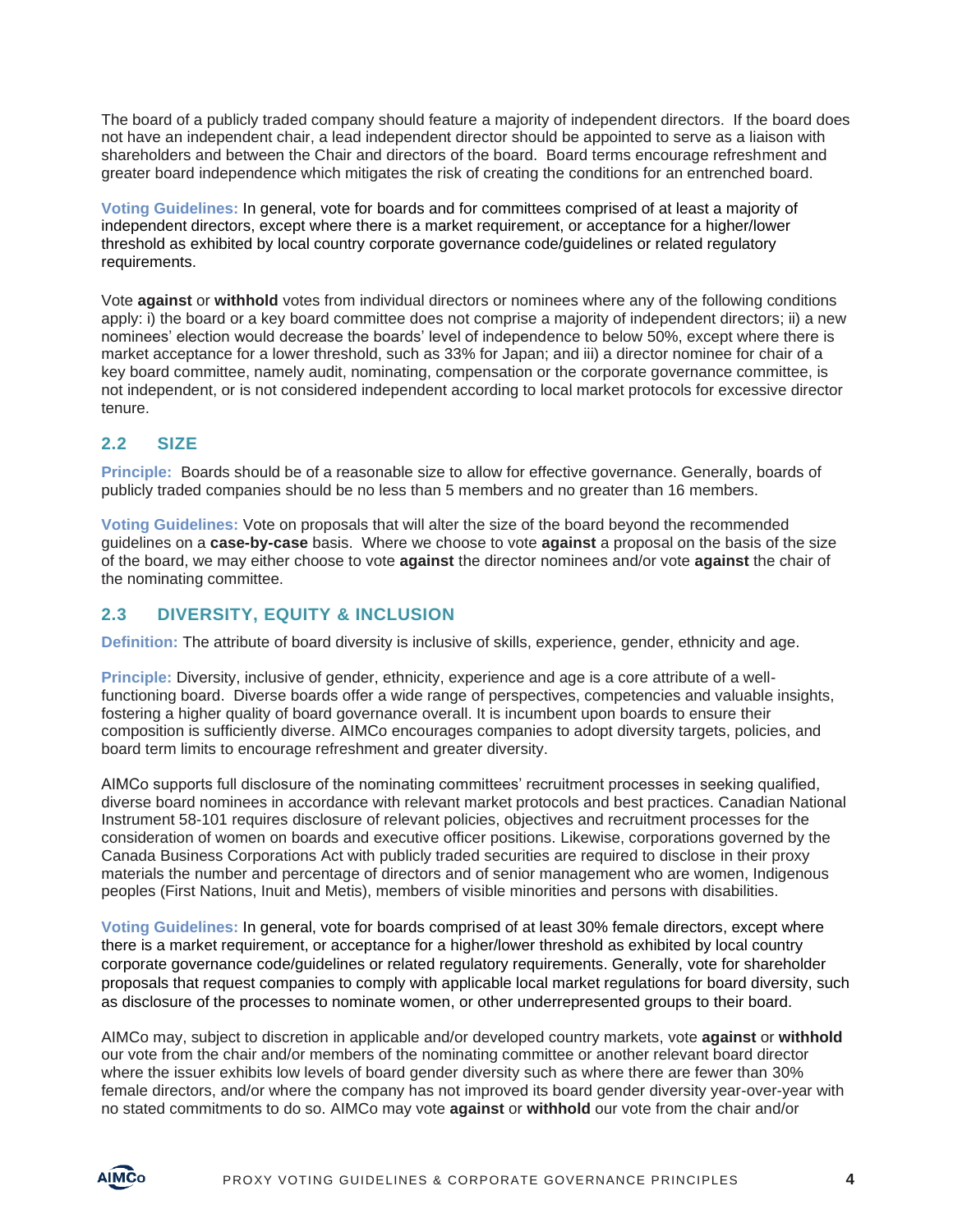members of the nominating committee or other relevant board directors where the issuer fails to provide sufficient disclosure on diversity & inclusion or where engagement with the issuer has failed to drive progress around previously identified diversity concerns.

#### <span id="page-5-0"></span>**2.4 OVERBOARDING**

**Definition:** A board member who sits on multiple boards, thus impeding his/her ability to give each board due consideration in fulfillment of his/her duties as a director and/or as a committee chair/member is considered overboarded.

**Principle:** Consideration should be given to a board member's ability to devote sufficient time and commitment to the increasing responsibilities of being a public company director, chairman of the board, or chairman of the audit committee.

**Voting Guidelines:** Generally, vote **for** proposals to elect directors where the chair of the board, the lead independent director or the chair of the audit committee serves on 0-2 outside public boards; and where the rest of the directors serve on 0-4 outside public boards. Review other situations on a **case-by-case** basis, to determine the impact of a board member's external commitments on his/her ability to deliver quality work to the board in question.

#### <span id="page-5-1"></span>**2.5 STAGGERED BOARDS**

**Definition:** Board terms are staggered such that directors are subject to rotating annual elections rather than all directors seeking re-election each year.

**Principle:** Companies should hold annual elections for all director nominees, with shareholders given the opportunity to approve or vote against individual directors.

Annual elections increase director accountability at public companies and are best practice. Staggered boards make it more difficult to replace directors and may negatively impact board independence and /or shareholder rights.

**Voting Guideline:** Vote **for** proposals to hold annual elections of directors.

#### <span id="page-5-2"></span>**2.6 CUMULATIVE VOTING**

**Definition:** A method of voting wherein each share owned is equivalent to one vote multiplied by the number of directors up for election. This system encourages proportional representation.

Example: 100 owned shares  $x$  5 directors = 500 votes to the shareholder

**Principle:** To encourage proportional representation and democratic process.

**Voting Guidelines:** Generally, vote **for** cumulative voting proposals, while upholding local market requirements for board independence. We generally do **not** support proposals to eliminate cumulative voting.

#### <span id="page-5-3"></span>**2.7 MAJORITY VOTE STANDARD**

**Definition:** In an uncontested election, where the number of nominees equals the number of directors, each director is elected by a majority of votes cast over the threshold of 50%.

By contrast, the plurality vote standard has a lower threshold, allowing directors who receive the most votes relative to another nominee to succeed even where no majority is reached. The TSX requires all TSX listed issuers to adopt a majority voting policy.

**Principle:** Directors should be elected by a majority of votes cast, and shareholders should be able to vote both for and against director nominees, preventing a situation in which a nominee is elected by a minority of shareholders although a majority of shareholders withheld their votes.

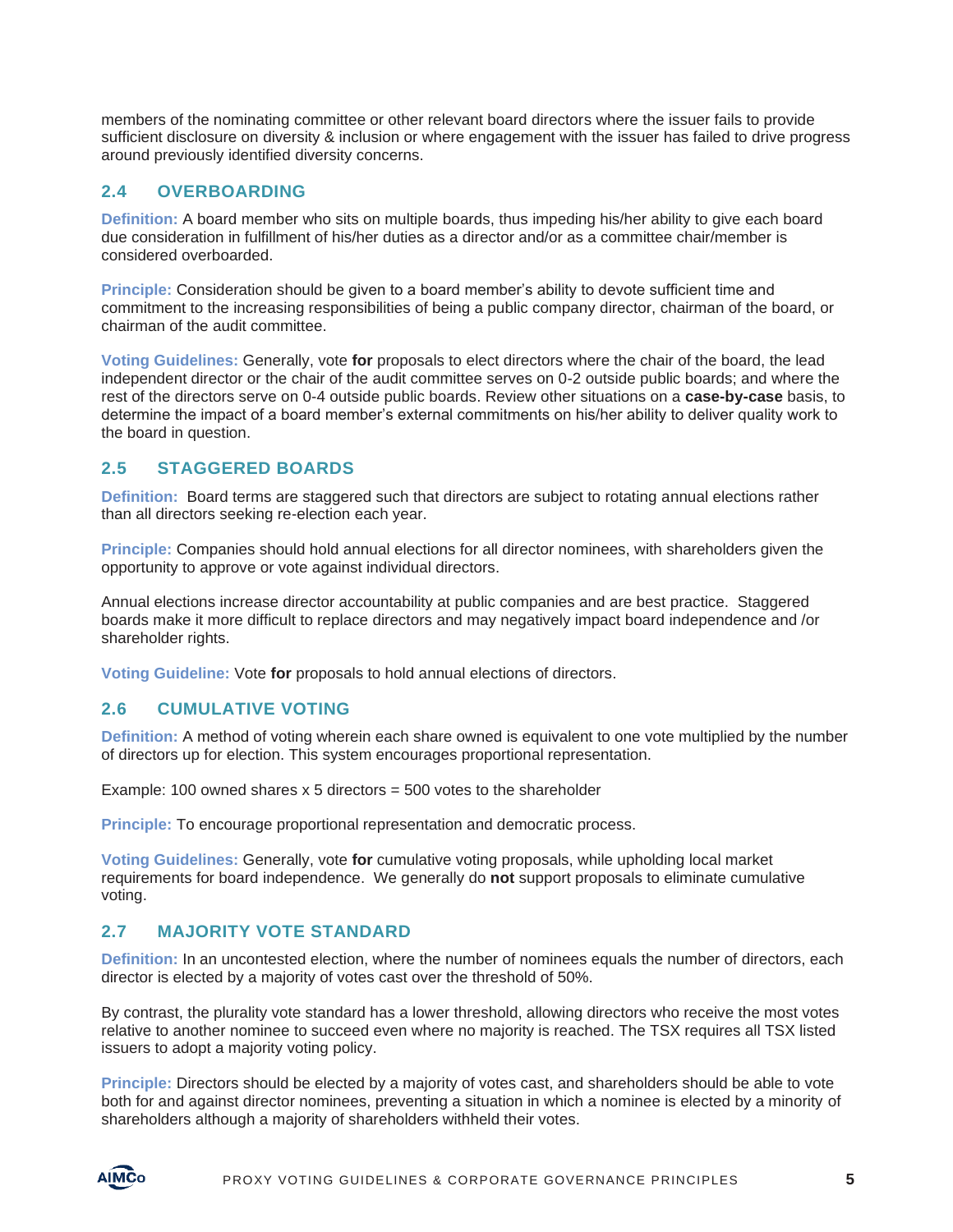**Voting Guidelines:** Vote **for** resolutions requesting: (i) the board adopt a majority vote standard and director resignation policy for director elections; (ii) the company amend its bylaws to provide for majority voting; or iii) shareholders be given the opportunity to cast votes against director nominees rather than withhold. Vote **against** or **withhold**, as applicable to each market from the chairman of the nominations, governance committee and/or the Board where: (i) there is no majority vote standard; ii) there is no satisfactory director resignation policy requiring nominees who achieve less than majority votes to resign in due course. If greater than 50% of the votes for an individual director are counted as against or withheld, then his/her resignation should be required within 90 days.

#### <span id="page-6-0"></span>**2.8 DIRECTORS & OFFICERS (D&O) LIABILITY**

**Definition:** Liability insurance to offset legal damages for board members where applicable.

**Principle:** D & O policies should generally be limited to the director acting honestly and in good faith with a view to the best interests of the corporation and, in criminal matters, limited to the director having reasonable grounds for believing the conduct was lawful.

**Voting Guideline:** Vote **for** proposals that set reasonable limits on directors' liability and which provide reasonable indemnification, where a director has not been negligent and is acting in good faith with respect to his/her corporate actions.

#### <span id="page-6-1"></span>**2.9 SUCCESSION PLANNING**

**Principle:** CEO succession planning should be routine and firm-wide, incorporating both short-term crisis management and long-term sustainability elements, and should be disclosed to shareholders annually.

**Voting Guideline:** Vote **for** proposals seeking the adoption of a CEO succession planning policy.

#### <span id="page-6-2"></span>**2.10 SEPARATE VERSUS SLATE VOTING**

**Definition:** A separate ballot for each director nominee rather than a ballot for a group or slate of director nominees.

**Principle:** Shareholders should have the right to nominate, appoint and remove directors on an individual basis.

**Voting Guidelines:** Vote **for** proposals allowing shareholders to vote for individual nominees. Consider **withholding** our vote if the board is presented as a slate, particularly where additional governance, performance or compensation concerns exist.

#### <span id="page-6-3"></span>**2.11 PERFORMANCE REVIEW/EVALUATIONS**

**Definition:** An established evaluation system of the board, committee(s) and individual director performance.

**Principle:** Corporate boards should have an effective means of evaluation to rate individual director performance.

Evaluations should: (i) be administered by an independent chair; (ii) include peer reviews and selfassessments; and (iii) be disclosed along with attendance records, allowing shareholders to consider each board member's commitment to the company.

**Voting Guideline:** Vote **for** proposals calling for the adoption of an evaluation process for the entire board of directors.

#### <span id="page-6-4"></span>**2.12 SEPARATION OF BOARD AND MANAGEMENT**

**Principle:** A lack of separation of the roles of the chair and CEO may impede the independence of the board and negatively impact corporate governance and firm performance.

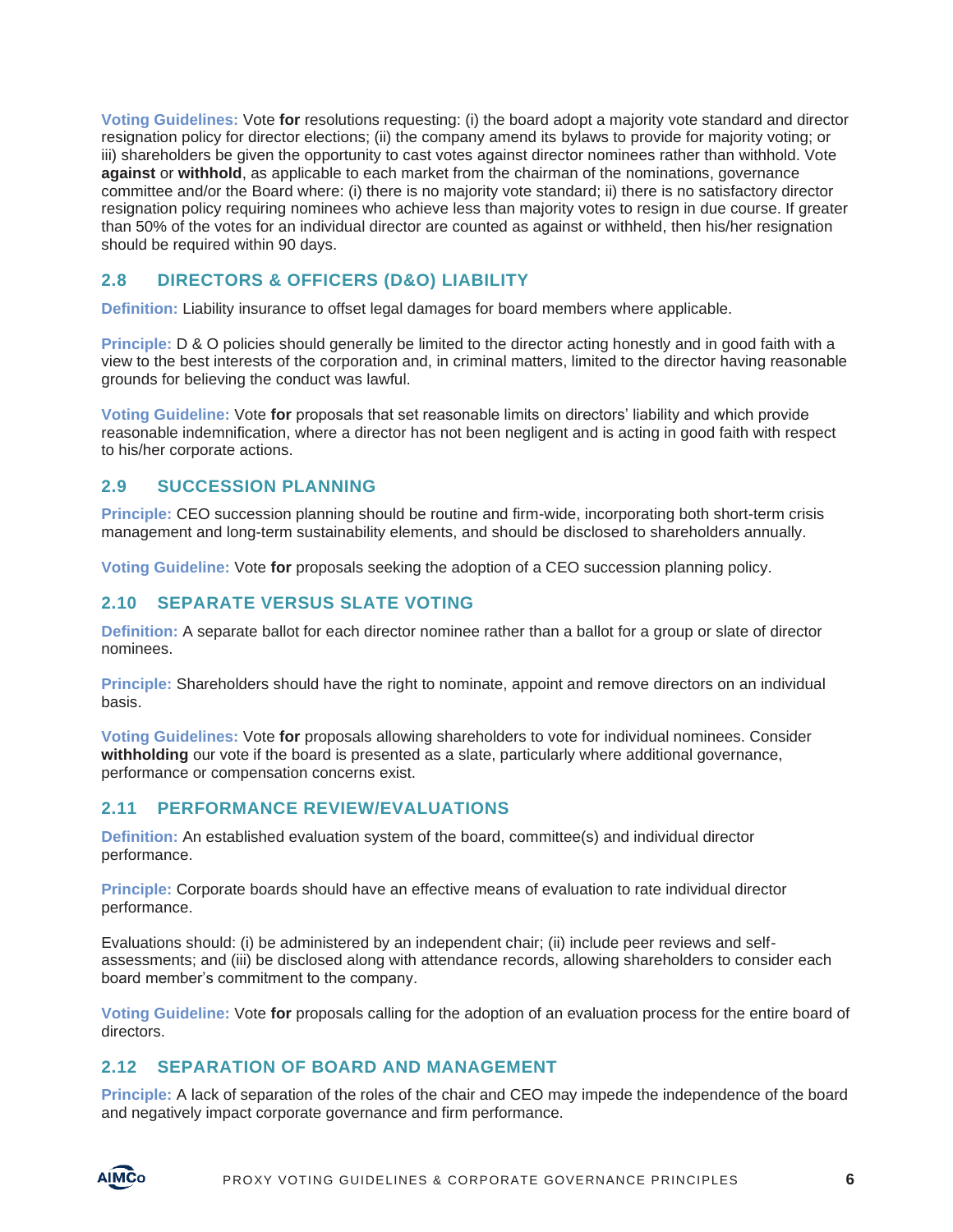**Voting Guidelines:** Vote **for** proposals to appoint an independent director as a lead director in cases where separation does not currently exist, and the company otherwise has a strong governance structure. Vote **against** proposals which combine the role of chair and CEO.

#### <span id="page-7-0"></span>**2.13 CONTESTED ELECTIONS/PROXY CONTESTS**

**Definition:** Voting for director nominees in contested elections.

**Voting Guideline:** Review competing proposals on a **case-by-case** basis and determine which are most likely to resolve issues of poor firm performance. Criteria under consideration will include the relative qualification of nominees, long-term financial performance, board performance, management track record and compensation plans.

# <span id="page-7-1"></span>**3.0 Shareholder Rights**

**Principle:** The proxy system is a fundamental tenet of shareholder rights and is the principle means by which shareholders exercise voice, regardless of whether a shareholder is a majority or minority shareholder.

#### <span id="page-7-2"></span>**3.1 DUAL CLASS, UNEQUAL OR SUBORDINATE VOTING SHARES**

**Principle:** Ordinary or common shares should generally feature one vote for each share. Divergence from a one share, one vote standard which gives certain shareholders voting power disproportionate to their equity ownership should be disclosed. Companies should keep such structures under regular review and put their retention up for regular approval by shareholders. Dual class structures should be accompanied by commensurate extra protections for minority shareholders.

**Voting Guidelines:** We generally do **not** support the creation or extension of dual-class share structures. Transactions to collapse corporations with dual-class structures will be reviewed on a **case-by-case** basis.

#### <span id="page-7-3"></span>**3.2 CONFIDENTIAL VOTING AND SHAREHOLDER/FIRM COMMUNICATION**

**Principle:** Proxies should be kept confidential to uphold the integrity of the voting process. However, every company should be entitled to require registered owners of that same company to provide the identity of beneficial owners or holders of voting rights.

**Voting Guidelines:** Vote **for** shareholder proposals requesting that corporations adopt confidential voting and the use of independent vote tabulators and inspectors of elections. Vote **for** proposals which support increased communication between firms and their shareholders.

#### <span id="page-7-4"></span>**3.3 SHAREHOLDER PROPOSALS**

**Definition:** Proposals submitted by shareholders for voting at upcoming meetings which: (i) are included in the proxy statement; and (ii) which allow all shareholders an opportunity to vote for or against the proposal. Such proposals may force the firm to consider alternative action.

**Principle:** Companies should enable holders of a specified portion of its outstanding shares or a specified number of shareholders to call a meeting of shareholders. Hurdles should be low enough to enable appropriate accountability of the company to its shareholders.

**Voting Guidelines:** Evaluate shareholder proposals on a **case-by-case** basis. AIMCo will generally vote **for** shareholder proposals that request companies report and disclose how the company manages relevant ESG risk provided the company does not already report on these risks. AIMCo will vote **against** proposals that place undue constraints on the issuer and do not align with enhanced shareholder value, or which are merely duplicative of reporting protocols already in place.

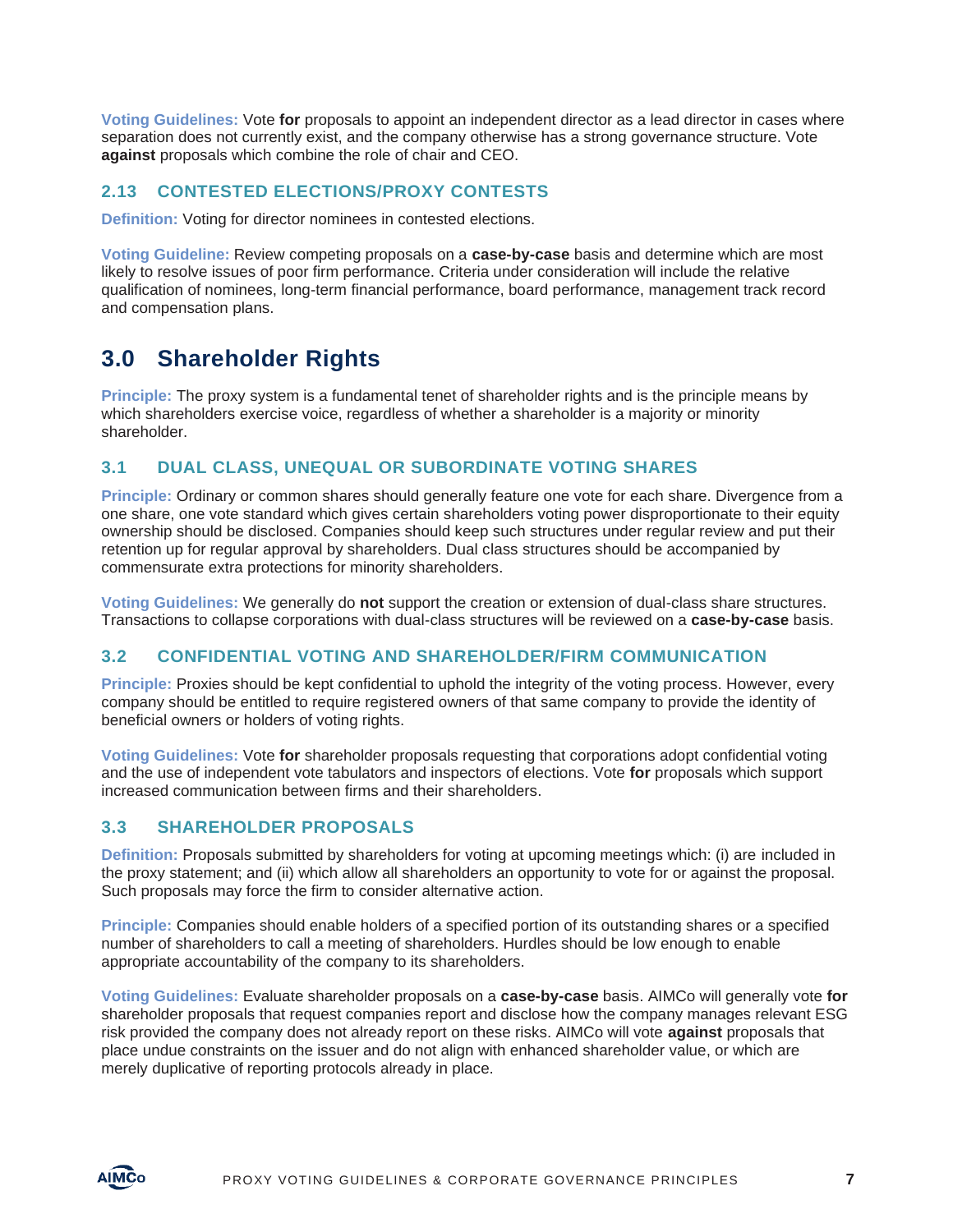#### <span id="page-8-0"></span>**3.4 PROXY ACCESS/ ADVANCE NOTICE POLICIES**

**Definition:** Proxy access refers to the right of shareholders to nominate candidates of their own choosing as director nominees for consideration in company proxy materials. Advance notice policies establish the conditions for proxy access to ensure all shareholders are treated equally and given timely notice of alternate director nominees. Advance notice policies are intended to protect the company from activist, dissident shareholders who are attempting to unseat the incumbent board without due warning to the company and to other shareholders.

**Principle:** The ability of significant shareholders to nominate director nominees of their own choosing in company proxy materials, within a reasonable time frame, is considered a fundamental right in many markets. Proxy access gives shareholders a voice in the nominations process, fostering greater board independence. Significant shareholders are generally defined as those who own higher percentages of shares in the company.

To prevent stealth proxy contests, there should be sufficient notice and information provided to allow shareholders to research and consider the proposed merits of the dissident nominee(s). However, an advance notice bylaw amendment should not be drafted by the company for the express purposes of frustrating any attempt by shareholders to nominate a director(s) to the board.

**Voting Guidelines:** AIMCo will evaluate each advance notice policy or bylaw amendment on a **case-bycase** basis. In general, we will support proposals requesting that companies implement processes allowing shareholders to nominate candidates subject to reasonable notice and share ownership requirements. Best practices for proxy access indicate shareholders who have held at least 3% of the voting power of the company's securities for a minimum holding period, as appropriate to each market, should be eligible to nominate up to 25% of the board. AIMCo will generally **not** support by-law amendments that seek to thwart shareholder attempts to nominate directors by placing undue burdens upon shareholders.

#### <span id="page-8-1"></span>**3.5 LINKED PROPOSALS**

**Definition:** A proposal that can only be voted upon in conjunction with another proposal(s).

**Principle:** A proposal that does not seem acceptable by itself is not generally improved when packaged or linked with a more acceptable proposal.

**Voting Guidelines:** Vote **for** linked proposals only if AIMCo is supportive of all proposals individually. We generally discourage boards from linking proposals. Vote **against** linked proposals which appear to be an effort to make an otherwise highly objectionable proposal more acceptable.

#### <span id="page-8-2"></span>**3.6 SUPERMAJORITY**

**Definition:** A requirement that greater than 50% majority of shareholders vote in favour for the approval of important changes.

**Principle:** AIMCo believes that supermajority vote requirements impede shareholder action on ballot items critical to shareholder interests. A simple majority is generally appropriate to approve all matters presented to shareholders.

**Voting Guideline:** Generally, vote **against** proposals in which management seeks to increase the number of votes required on an issue above two-thirds of the outstanding shares.

### <span id="page-8-3"></span>**4.0 Management and Director Compensation**

**Principle:** Compensation for management and directors should be: (i) fully disclosed; (ii) reasonable so as to attract qualified candidates; and (iii) structured in a manner which provides appropriate incentives commensurate with performance. Compensation for directors should align directors' interests with shareholder interests. The board and the compensation committee of publicly traded companies are

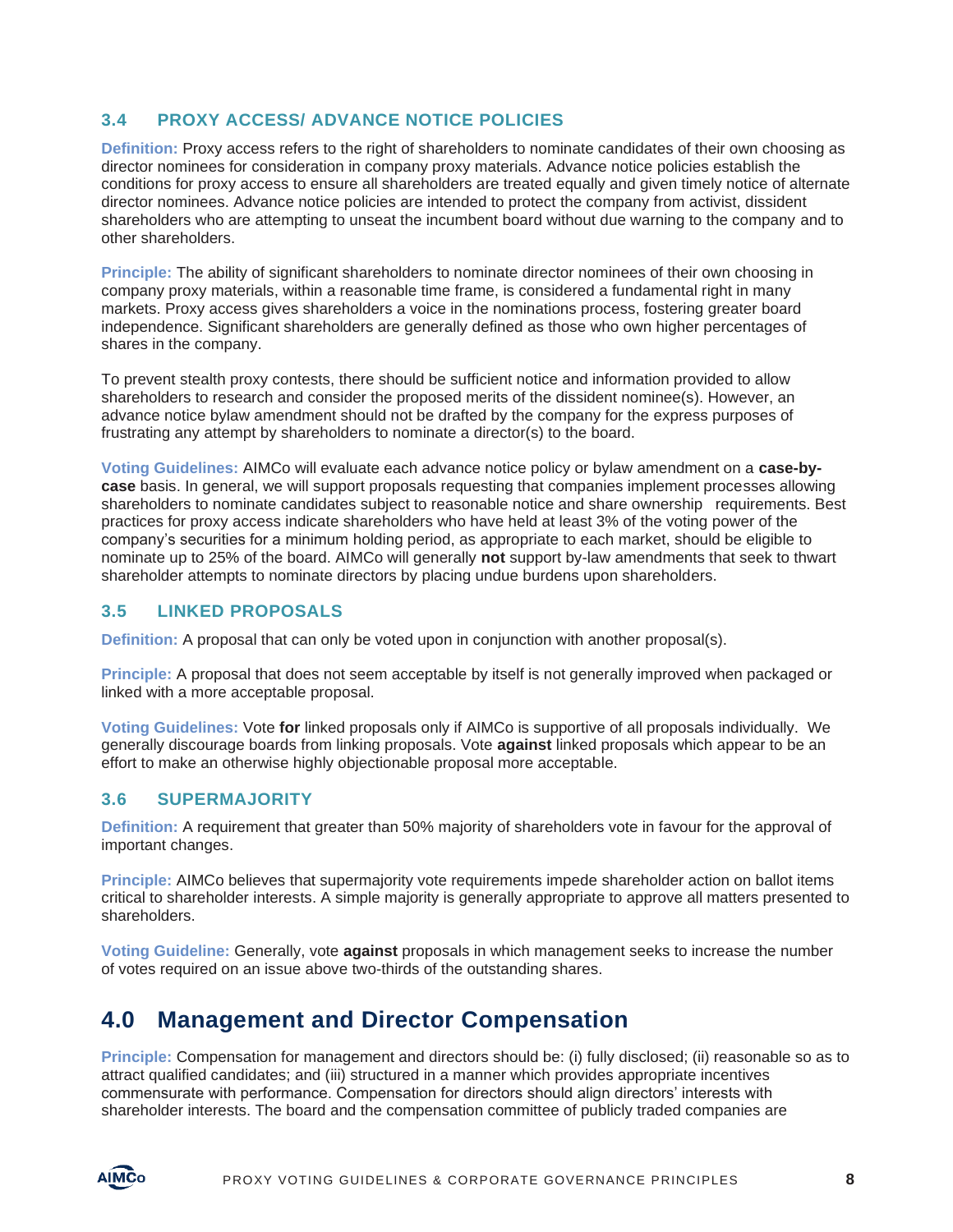responsible for establishing compensation philosophy for management and for the board, including setting performance measures and assessing performance.

#### <span id="page-9-0"></span>**4.1 SAY-ON-PAY**

**Definition:** The purpose of 'say-on-pay', an advisory vote in Canada, is to provide shareholders the opportunity to validate the structure and objectives of the executive compensation plan, by providing feedback to the compensation committee of the board. Although the vote may only be advisory in some markets, it allows shareholders to register their opinions, enhancing transparency, and may compel the board to re-examine its practices and re-evaluate its choices. If there is a significant shareholder vote against say-on-pay, the board is expected to sufficiently respond to shareholders on the issue.

**Principle:** Say-on-pay emphasizes improved disclosure, the alignment of pay with performance, the balancing of interests between executive management and shareholders, and it fosters enhanced accountability of the compensation committee which determines executive compensation. Say-on-pay analysis should be comprised of both quantitative and qualitative measures.

**Voting Guidelines:** Vote on a **case-by-case** basis on proposals that seek an annual advisory vote on executive compensation. In the absence of a say-on-pay vote on the ballot and/or where one or more egregious, problematic pay practices are present, AIMCo may, subject to discretion, vote **against** or **withhold** votes from the chair and/or all members of the compensation committee or another relevant board director.

In general, evidence of problematic pay practices constitutes one or more of the following:

- A clear disconnect between pay and performance;
- Failure to provide a say-on-pay ballot item when required by regulation;
- Failure to provide a say-on-pay frequency ballot item when required by regulation;
- Director and management compensation are vastly disproportionate compared to peers;
- The ratio of monies paid to the CEO and to the next nearest executive officer is disproportionate compared to peers;
- A distinct lack of long-term incentives;
- Excessive severance compensation arrangements (golden parachutes);
- Excessive bonuses, discretionary or outside of plan awards;
- The absence of appropriate recoupment measures leading to a situation where monies paid have not actually been earned, due to any of the following: a change in control, financial restatements, negligence, employee misconduct and/or non-compliance with applicable rules;
- Failure to actively engage with shareholders or sufficiently respond to a significant shareholder vote against the say-on-pay proposal in the prior year.

#### <span id="page-9-1"></span>**4.2 EMPLOYEE STOCK PURCHASE PLANS**

**Principle:** Employee stock purchase plans serve to align the interests of employees with shareholders. If the share purchase is subsidized by the firm, employees should hold shares for an appropriate period of time.

**Voting Guidelines:** Vote **for** employee stock purchase plans with: (i) a reasonable limit on employee contribution; (ii) employer contribution of no more than 25% of employee contribution and no other price discount; or (iii) the purchase price being at least 85% of fair market value without employer contribution. The potential dilution together with all equity plans should be less than 10% of outstanding shares, require shareholder approval for any amendments, and should not exceed a 5- year term.

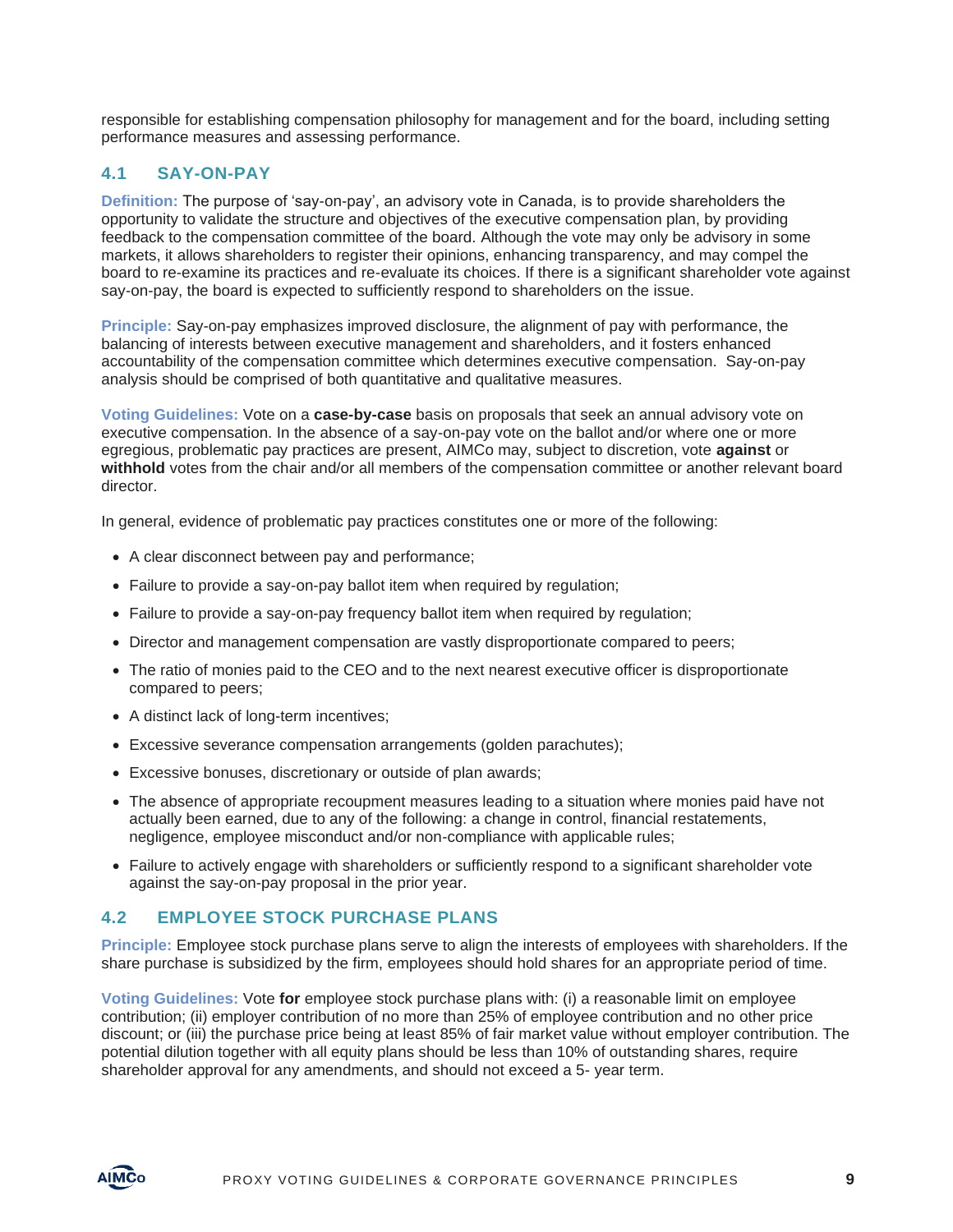#### <span id="page-10-0"></span>**4.3 GOLDEN PARACHUTE**

**Definition:** A lucrative benefits plan given to top executives if a company is taken over by another firm, resulting in the loss of their job. Benefits generally include stock options and severance pay with the intent of discouraging a future takeover attempt.

**Principle:** Golden parachutes may be construed as excessive or egregious pay practices and should be generally avoided.

**Voting Guideline:** Vote **against** golden parachutes that seem excessive, or are 'single trigger' arrangements, wherein a change of control of a company may cause the impacted executive to voluntarily leave to collect his/her golden parachute.

#### <span id="page-10-1"></span>**4.4 LOANS TO MANAGERS AND DIRECTORS**

**Principle:** Issuers should not make loans to employees/directors to allow them to pay for equity incentives or the purchase of shares.

**Voting Guideline:** Vote **against** preferential loans to employees or directors and oppose loans secured by company shares or granted to purchase company shares.

#### <span id="page-10-2"></span>**4.5 DIRECTOR FEES**

**Definition:** Fees paid to directors of the board as compensation for their service.

**Principle:** Compensation for directors should align directors' interests with shareholder interests. Every board should have a compensation committee comprised of independent directors, at least one of whom has sufficient expertise in compensation matters, and/or a consultant expert should be hired to advise the committee. Compensation guidelines for directors should be reasonable so that fees for directors are sufficient to attract high caliber candidates, but not so generous that directors become beholden to the issuer and compromise their independence.

**Voting Guidelines:** Vote **for** reasonable director fee levels which appropriately reflect the expertise of the individuals, their responsibilities and time commitment expected. Vote **against** director compensation plans which appear poorly structured or excessive compared to normative pay practices.

#### <span id="page-10-3"></span>**4.6 EQUITY BASED COMPENSATION PLANS**

**Definition:** Linking a portion of a senior executive's compensation to firm performance

**Principle:** Equity based compensation plans, including stock option plans, can benefit shareholders by encouraging executives to own stock in the company, thereby aligning executives' interests with shareholders' interests. Performance criteria and results should be clearly disclosed to shareholders, and changes should not be made to equity based compensation plans without shareholder consent. AIMCo carefully evaluates the merits of all equity based compensation plans.

**Voting Guidelines:** AIMCo will generally vote **against** equity-based plans or plan amendments that: (i) are considered to be excessively dilutive; (ii) which appear excessively costly relative to company performance and peer norms; (iii) which award stock options to executives at below market discounts; (iv) have an exercise price of the options higher than market value; (v) have evergreen options; (vi) allow for accelerated vesting of awards in the event of a change of control; or (vii) do not properly disclose plan terms or award criteria.

AIMCo will assess proposed equity compensation plans and generally vote **for** proposals requesting shareholder approval of stock option repricing and **for** proposals to adopt performance-based equity compensation or incentive plans

For all other equity-based compensation matter, AIMCo will vote on a **case-by-case** basis.

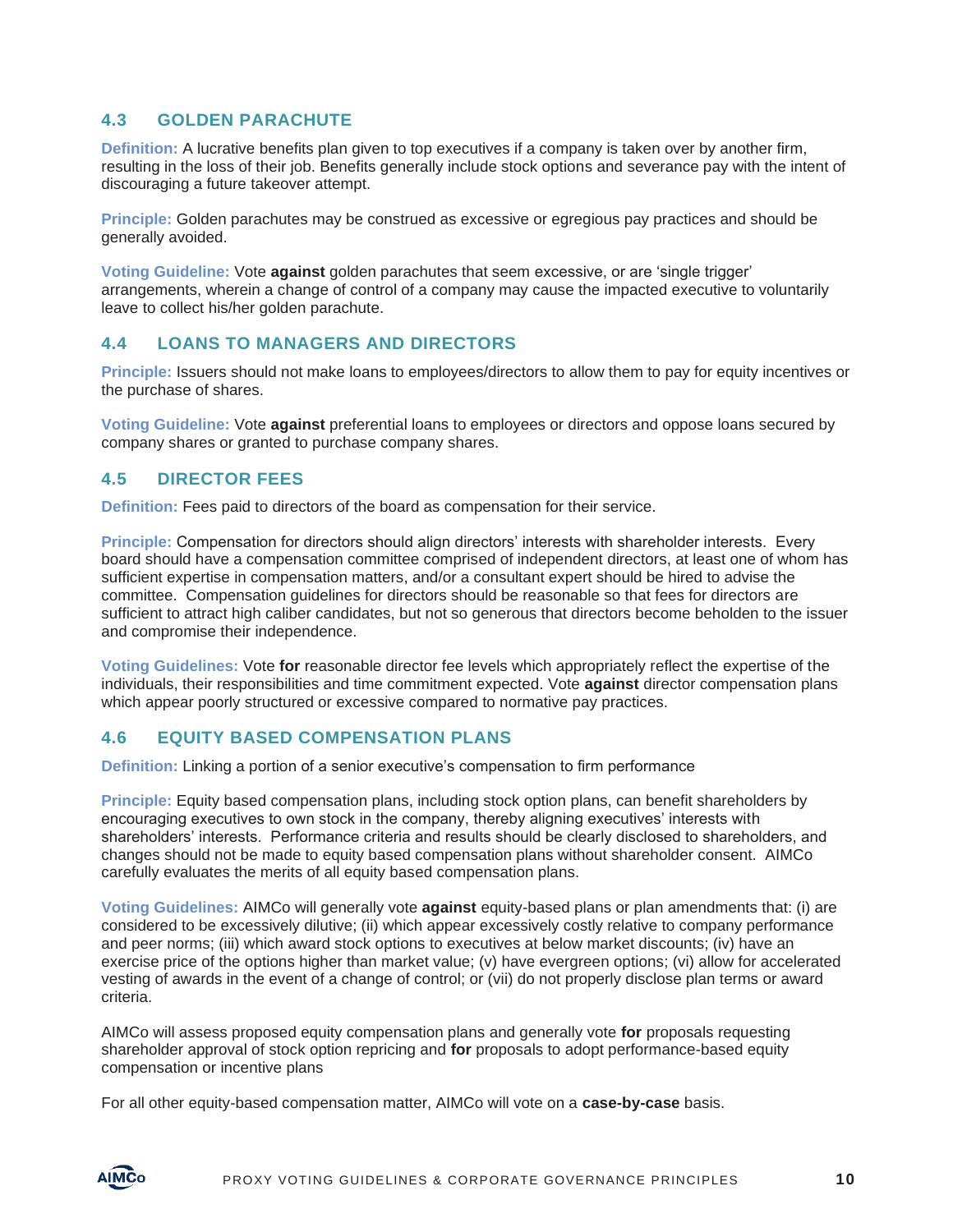#### <span id="page-11-0"></span>**4.7 CEO COMPENSATION**

**Principle:** CEO compensation packages should be reasonable, sufficient to attract top quality candidates and linked to risk-adjusted performance.

**Voting Guidelines:** Vote on a **case-by-case** basis. Generally, vote **for** formal processes to support a review of CEO performance and **for** compensation packages which link CEO pay to performance. Consider **withholding** if there is insufficient information regarding the structure of the compensation package. Vote **against** packages which support egregious compensation disconnected from firm performance, and/or where the ratio of monies paid to the CEO and to the next nearest executive officer is vastly disproportionate compared to peers.

## <span id="page-11-1"></span>**5.0 Audit Function**

**Definition:** The board is ultimately responsible for ensuring an independent, sound and thorough review of the company's financial statements, financial processes and disclosure, and in retaining, reviewing and affirming the work of external auditors.

#### <span id="page-11-2"></span>**5.1 INDEPENDENT AUDITORS**

**Principle:** Auditors should be free from conflicts of interest and should avoid situations requiring a choice between the interests of the auditor and the public.

**Voting Guidelines:** Vote **for** proposals: (i) which support the creation and maintenance of an independent audit committee; and/or (ii) to appoint independent, financially literate auditors.

#### <span id="page-11-3"></span>**5.2 AUDIT FEES**

**Principle:** In order to maintain freedom from conflict of interest, a disproportionate majority of fees generated by the accounting firm through its relationship with the company should come from the audit function only. The audit committee has the primary responsibility for ensuring the audit processes are robust.

**Voting Guidelines:** Where the non-audit fees are disproportionately large, and at a minimum greater than the audit fees, AIMCo will vote **against** the re-election of the outside auditor. If adverse accounting practices are identified, such as accounting fraud, misapplication of applicable accounting standards, and/or material weaknesses identified in internal control processes, then AIMCo will vote **against** the chair and key member(s) of the audit committee.

#### <span id="page-11-4"></span>**5.3 AUDIT COMMITTEE**

**Principle:** The audit committee of the board is directly responsible for overseeing and verifying the work of the external auditor, company financial reporting, processes and disclosure. The audit committee of a publicly traded company should be comprised of fully independent, qualified members, with a minimum of three directors sitting on the audit committee.

**Voting Guidelines:** Vote **for** proposals at Canadian companies which align with Canadian National Instrument 52-110 which sets out best practices for the composition of the audit committee, including independence criteria financial literacy, and committee responsibilities. Use Canadian NI 52-110 as a guide for other markets. Vote **against** proposals which are contrary to best practice in all markets, such as where audit committee independence is insufficient or compromised.

#### <span id="page-11-5"></span>**5.4 OTHER BUSINESS**

**Definition:** Management or shareholder proposals on proxy ballots seeking blanket shareholder approval for unspecified 'other business.'

**Principle:** Shareholders have the right to be informed as to the nature of the proposal they are voting on.

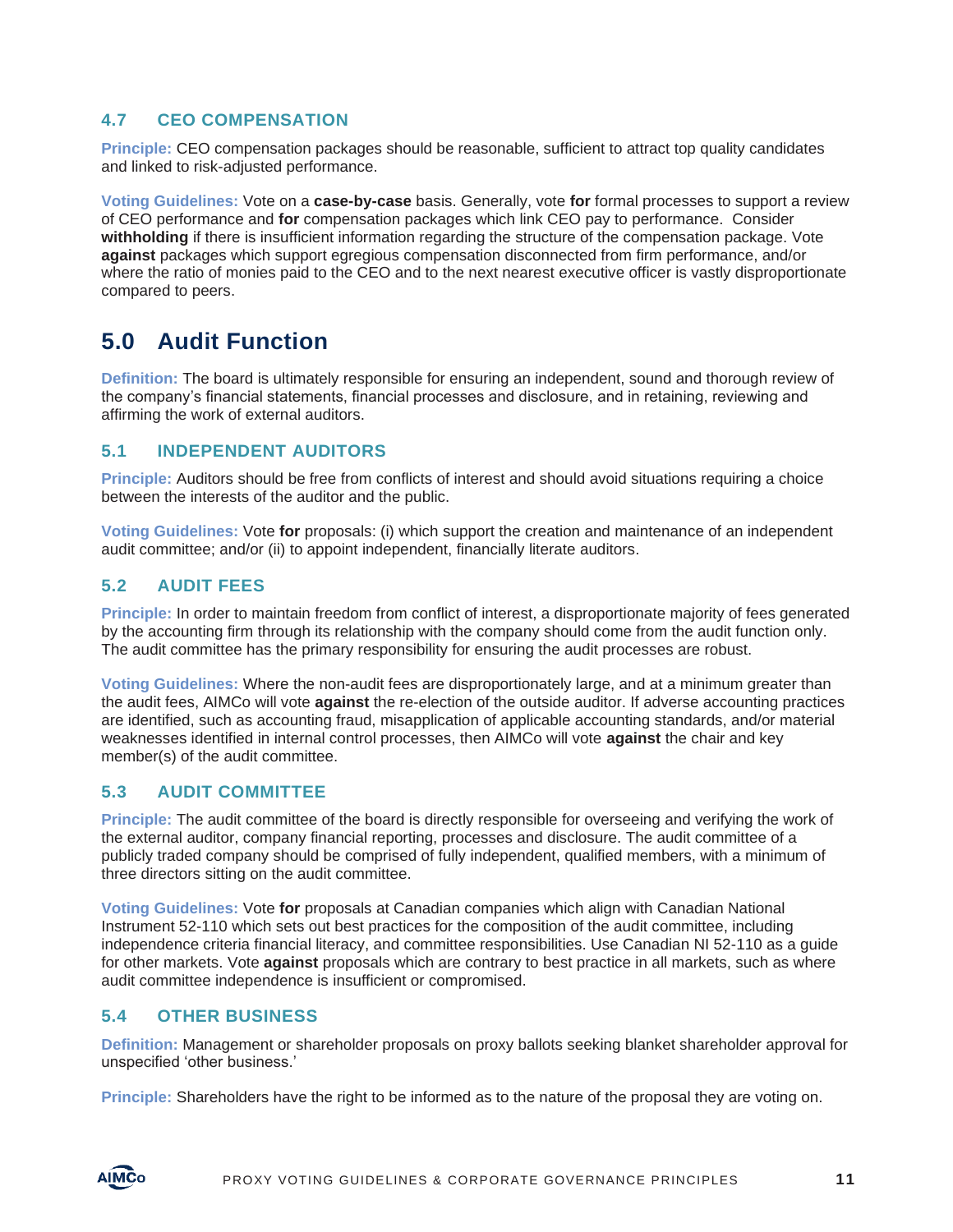**Voting Guidelines:** Generally vote **withhold** regarding proposals called 'other business' which do not specify what the business constitutes, as shareholders cannot know in advance what they are approving and, where warranted, vote **against** the chairman of the governance committee or the chairman of the board, as authorizing a blanket proxy is an impediment to shareholder rights.

# <span id="page-12-0"></span>**6.0 Capital Structure**

**Definition:** The capital structure refers to how a firm finances its overall operations and growth using different sources of funds, including long-term debt, specific short-term debt, common equity and preferred equity.

#### <span id="page-12-1"></span>**6.1 COMMON STOCK VOTING DIRECTIVE**

**Principle:** Shareholders should have the opportunity to approve the issuance of common shares which will have a dilutive effect on their holdings.

**Voting Guidelines:** Vote **for** requests to increase a company's common stock authorization up to 25% of its existing common stock authorization, if used to fund a valid business activity. Requests beyond this threshold will be reviewed and voted upon on a **case-by-case** basis.

#### <span id="page-12-2"></span>**6.2 PRIVATE PLACEMENTS**

**Principle:** Companies are required to obtain shareholder approval for private placements which exceed 25% of outstanding shares during any six- month period.

**Voting Guideline:** Vote on a **case-by-case** basis to determine if the proposal is in the best interest of shareholders.

# <span id="page-12-3"></span>**7.0 Takeover Protection**

**Principle:** Takeover protection is part of a shareholder protection rights plan that serves to increase the period of time a permitted bid may remain outstanding to allow the firm to develop an alternative plan and ensure all shareholders are treated equally. Takeover protection should optimize shareholder value without unduly deterring initial unsolicited bids or follow-on offers. It should strike a balance between targets and bidders and must primarily serve the interests of the long-term shareholders.

**Voting Guideline:** Vote **for** proposals that strengthen the capacity of a board and management to respond to takeover offers in a manner that enhances long-term shareholder value.

#### <span id="page-12-4"></span>**7.1 POISON PILL**

**Definition:** Takeover defense used to discourage unwelcome acquisitions by making the company stock less attractive to the acquirer.

**Principle:** A poison pill, once enacted, may prevent shareholders from receiving a buyout premium for their stock since its potential impact on shareholders is direct and substantial. A board should not enact nor amend a poison pill except with shareholder approval

**Voting Guidelines:** Vote **for** a proposal only if the required trigger threshold to activate the pill is not unreasonably low (below 20%) and where: i) the offer is not all-cash; ii) the offer is not required to remain open for greater than 90 days; iii) the offeror may make amendments to reduce or change the terms; iv) there is no fairness opinion requirement; v) there is a low to no premium requirement; and vi) further poison pills must be approved by shareholders every 3 years.

#### <span id="page-12-5"></span>**7.2 CROWN JEWEL DEFENSE**

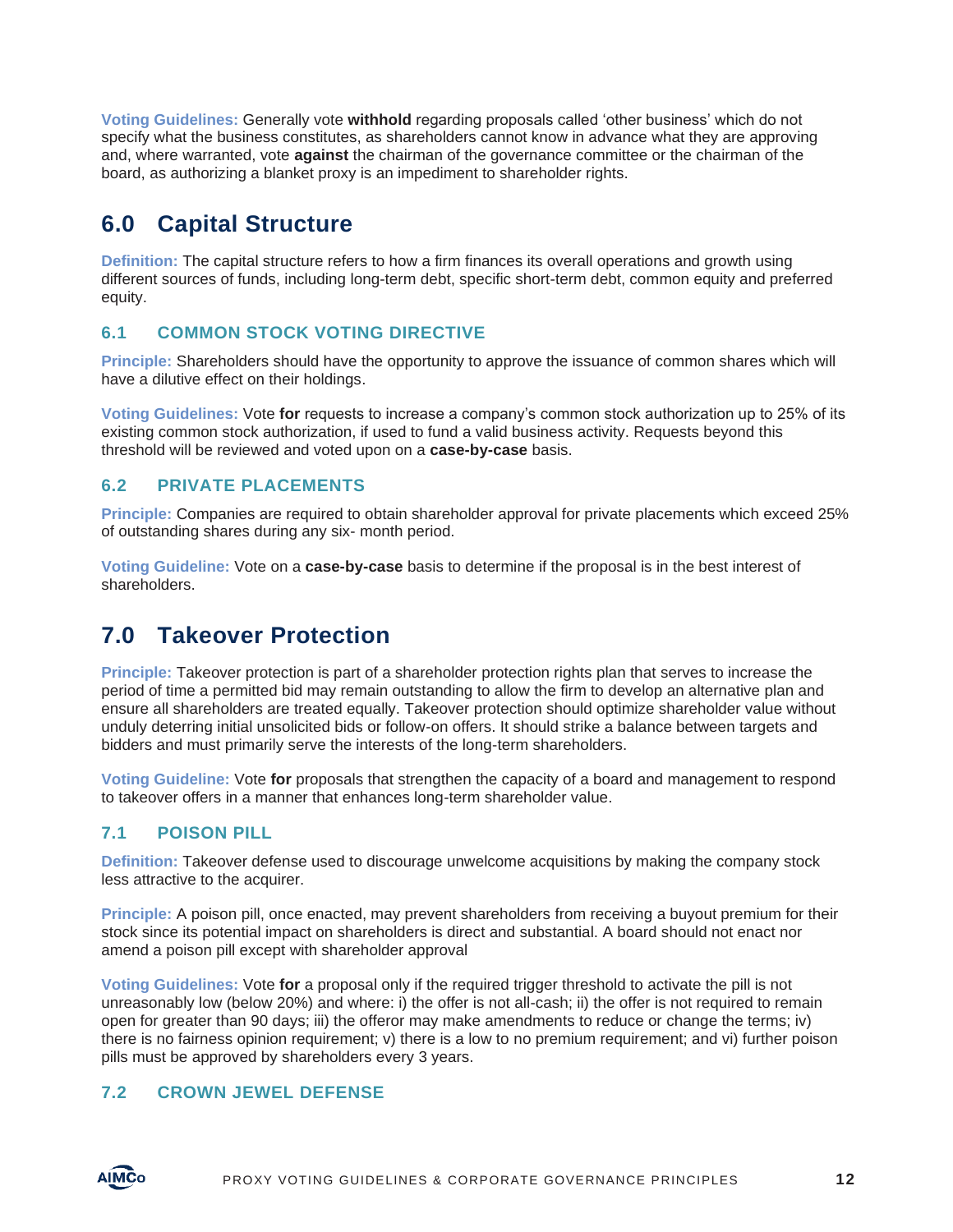**Definition:** A company may employ a crown jewel defense by creating anti-takeover clauses which compels the sale of their most precious assets if a hostile takeover occurs.

**Principle:** This tactic is generally employed to dissuade a potential takeover attempt; however, it may thwart the interests of shareholders and should be voted on, and accepted by, a majority of shareholders.

**Voting Guidelines:** Will review on a **case-by-case** basis. We will generally **not** support crown jewel defenses unless they are clearly in the interest of all shareholders.

#### <span id="page-13-0"></span>**7.3 REINCORPORATION**

**Definition:** Proposals to change a company's jurisdiction of incorporation.

**Principle:** When considering reincorporation, corporations should analyze jurisdictional laws, corporate governance requirements, shareholder protection, capital market structure, macro-economic and firm specific economic factors. Proposals should include the rationale for reincorporation.

**Voting Guidelines:** Vote **for** reincorporation proposals where management and the board can demonstrate sound financial or business reasons for the move. Vote **against** reincorporation proposals that are made as part of an anti-takeover defense in order to impose restrictions on shareholder democracy, or solely to limit directors' liability, i.e. where business implications are secondary to negative governance implications.

#### <span id="page-13-1"></span>**7.4 LEVERAGED BUYOUTS (LBOS)**

**Definition:** Take-over of a company using a significant amount of borrowed money (bonds or loans).

**Principle:** LBOs must take minority shareholder rights into account.

**Voting Guidelines:** Vote **for** proposals that strengthen the capacity of a board and management to respond to takeover offers in a manner that enhances long-term shareholder value. Evaluate "going private transactions", leveraged buyouts and other purchase transactions on a **case-by-case** basis, but we will not support transactions that do **not** adequately compensate minority shareholders.

#### <span id="page-13-2"></span>**7.5 MERGERS AND ACQUISITIONS**

**Definition:** A merger is a combination of two companies which form a new company, while an acquisition is the purchase of one company by another in which no new company is formed.

**Principle:** Proposed mergers, acquisitions and corporate restructurings have important impacts on shareholder value. Such transactions should be structured to maximize shareholder value without compromising the rights of shareholders.

**Voting Guidelines:** Evaluate proposals on a **case-by-case** basis based on such features as: (i) appropriate valuation assessments with emphasis on commensurate offer premium, (ii) strategic rationale (iii) negotiating process; (iv) changes in corporate governance; (v) conflict of interest; (vi) impact on shareholder value; and (vii) shareholders' rights.

## <span id="page-13-3"></span>**8.0 ESG Reporting and Disclosure**

**Principle:** AIMCo considers the positive or negative impacts that environmental, social and governance factors are likely to have on investment risk and return, to multiple stakeholders and to society in general, for current and future generations.

AIMCo is committed to implementing best practices in responsible investment and has adopted the United Nations-backed Principles for Responsible Investment (PRI) as listed below:

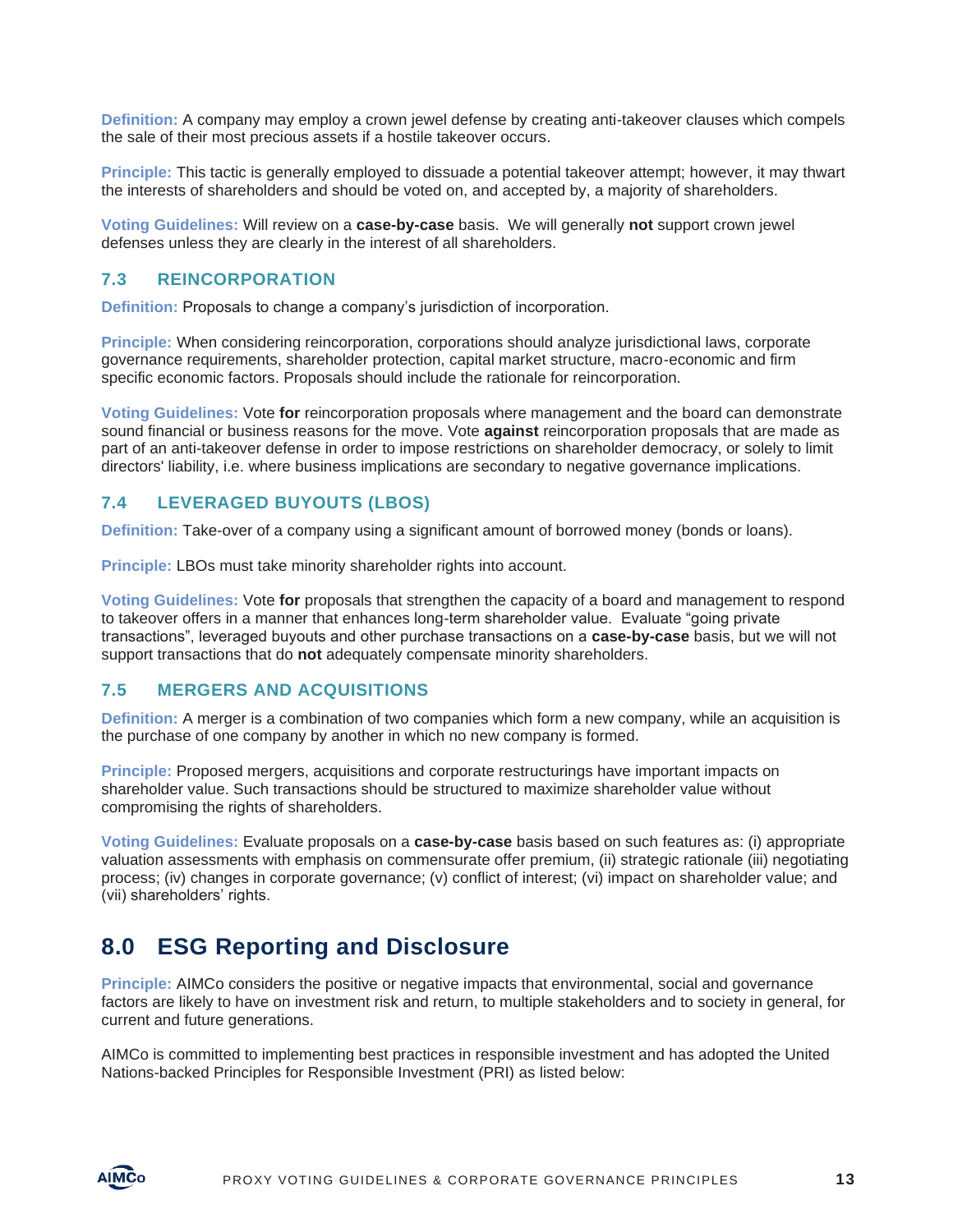- Principle 1: We will incorporate environmental, social and governance (ESG) issues into investment analysis and decision-making processes.
- Principle 2: We will be active owners and incorporate ESG issues into our ownership policies and practices.
- Principle 3: We will seek appropriate disclosure on ESG issues by entities in which we invest.
- Principle 4: We will promote acceptance and implementation of the Principles within the investment industry.
- Principle 5: We will work together to enhance our effectiveness in implementing the Principles.
- Principle 6: We will report on our activities and progress towards implementing the Principles.

AIMCo is committed to the application of these principles during the proxy voting process, consistent with our fiduciary duty. AIMCo encourages all investee firms to properly disclose any material environmental, social and governance risks and report on measures taken to appropriately address these risks.

**Voting Guidelines:** Vote **for** proposals that seek to promote disclosure of material ESG risks and/or mitigation of significant ESG risk exposure. AIMCo may, subject to discretion, vote **against** or **withhold** our vote from the chair and/or members of a key committee or another relevant board director where we determine that the investee company is acting with blatant disregard for generally accepted international business practices. This could include situations of very severe controversies not being properly addressed, such as ongoing human rights controversies.

Vote **for** shareholder proposals requesting companies to report on ESG protocols and performance, and/or requesting investee firms to adopt internationally accepted codes of conduct, where this is deemed to increase shareholder value. Evaluate requests for standardized reporting on ESG issues on a **case-by-case** basis.

#### <span id="page-14-0"></span>**8.1 CLIMATE CHANGE**

**Principle:** Climate change increasingly presents significant physical, regulatory and liability risks for investors while climate change preparedness can also be a source of competitive advantage for companies. Investors should be concerned with systemic environmental and social impacts, resultant stranded asset risk, asset impairment, legal liability and reputational risk.

Shareholder proposals may request that companies disclose their greenhouse gas emissions, water or waste management performance, other related targets, and any actions they have taken to offset such exposures. AIMCo expects investee companies to demonstrate transparency and accountability by adopting appropriate, industry-specific, environmental reporting protocols, such as the Recommendations of the Financial Stability Board's Task Force on Climate-related Financial Disclosures (TCFD). AIMCo expects investee companies to have board oversight and appropriate expertise to adequately manage climate change-related risks.

**Voting Guidelines:** Evaluate shareholder proposals which request that a company disclose non-proprietary policies and procedures to address climate change risk on a **case-by-case** basis. Generally, vote **for**  proposals that request the company adopt or disclose whether it has such policies and procedures, such as proposals requesting TCFD disclosure. Generally, vote **against** proposals that require disclosure of proprietary information, that are deemed duplicative where the company already provides suitable, publicly available information or is otherwise deemed not to be at risk.

On a case-by-case basis, and if deemed material, AIMCo may vote **against** or **withhold** from relevant directors in situations where the issuer has failed to provide relevant climate-related disclosures, and/or insufficient action is being taken to address climate-related risks & opportunities.

#### <span id="page-14-1"></span>**8.2 POLITICAL CONTRIBUTIONS**

**Definition:** Companies' contributions to political organizations and/or to political campaigns

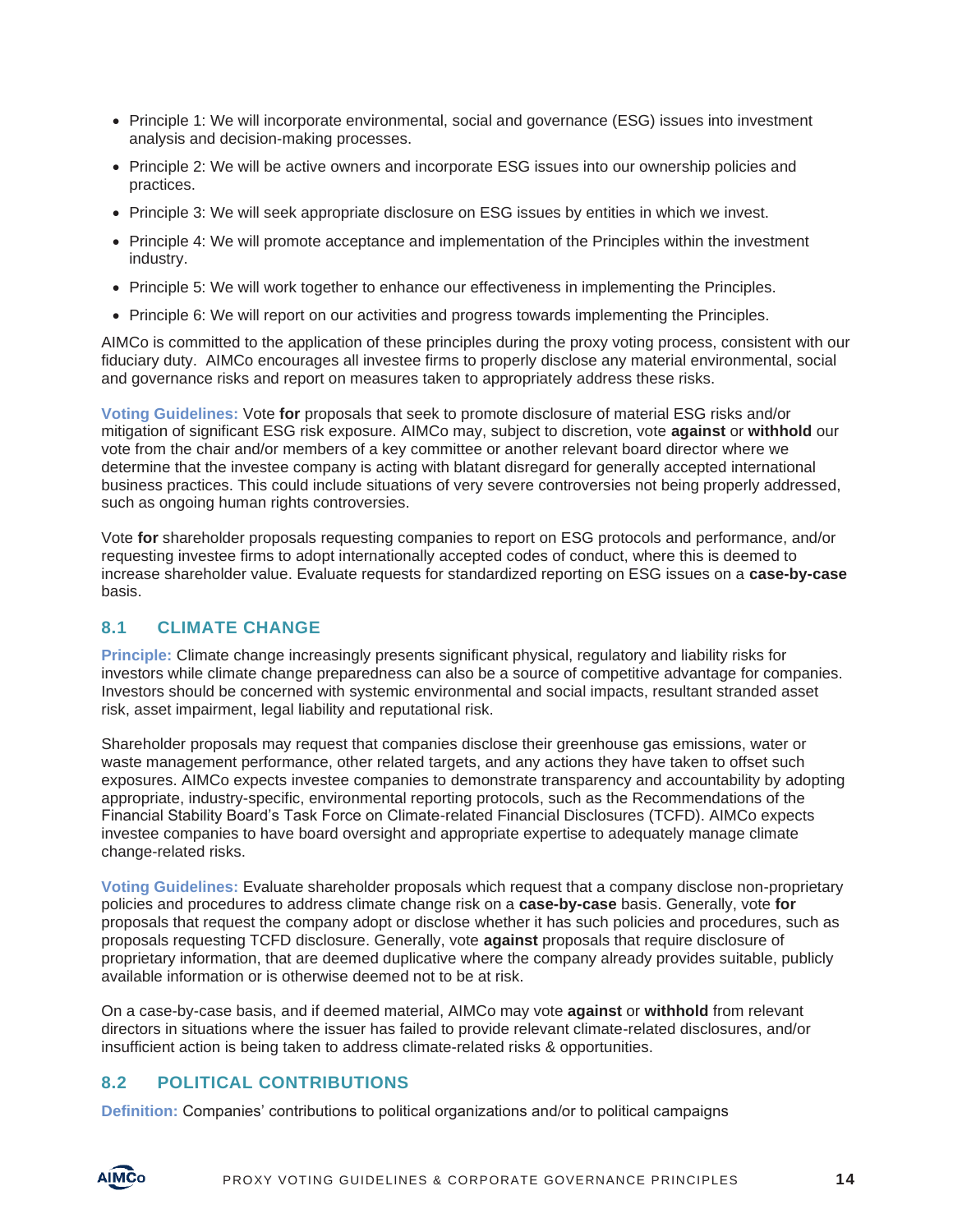**Principle:** Where companies are legally allowed to contribute to political parties, companies should publicly disclose the full amounts spent, as well as the nature and intent of any lobbying activities. Relevant policies should ensure board oversight of company political donations and lobbying.

**Voting Guideline:** Vote **for** shareholder proposals that request companies to annually disclose their discretionary financial contributions to political or nongovernmental organizations.

# <span id="page-15-0"></span>**9.0 Membership in Related Organizations**

AIMCo participates in broader dialogue with other institutional investors in order to contribute to the evolving field of responsible investment. AIMCo is a member of the following organizations committed to responsible investment:

- UN Principles for Responsible Investment Initiative (UNPRI)
- International Corporate Governance Network (ICGN)
- Canadian Coalition of Good Governance (CCGG)
- Responsible Investment Association (RIA)
- Pension Investment Association of Canada (PIAC)
- Pension Investment Research Council (PIRC)
- These organizations often advocate on behalf of their members and may invite AIMCo to play a role in collaborative engagement with other companies. AIMCo supports the broad principle of collaborative engagement with other institutional investors within membership organizations, as collaboration leverages internal resources and is an effective way to encourage transparency and improved ESG performance across portfolios.

**Principle:** AIMCo's approach to proxy voting seeks to be consistent with its Responsible Investment Policy. Disclosure is the key that allows investors to better understand, evaluate and assess potential risks and return.

**Voting Guideline:** Vote **for** proposals that require full and timely disclosure of all policies, practices and matters that may materially affect shareholder value.

### <span id="page-15-1"></span>**10.0 Disclosure and Review Statement**

AIMCo is committed to timely and full public disclosure of our proxy voting record and voting rationale. Voting records are publicly available on our website:

<https://viewpoint.glasslewis.com/WD/?siteId=AIMCo>

<https://www.aimco.ca/what-we-do/responsible-investing>

The Responsible Investment Committee will review our record of compliance with these Proxy Voting Guidelines at least once per annum and will ensure these guidelines are thoroughly reviewed at least every two years.